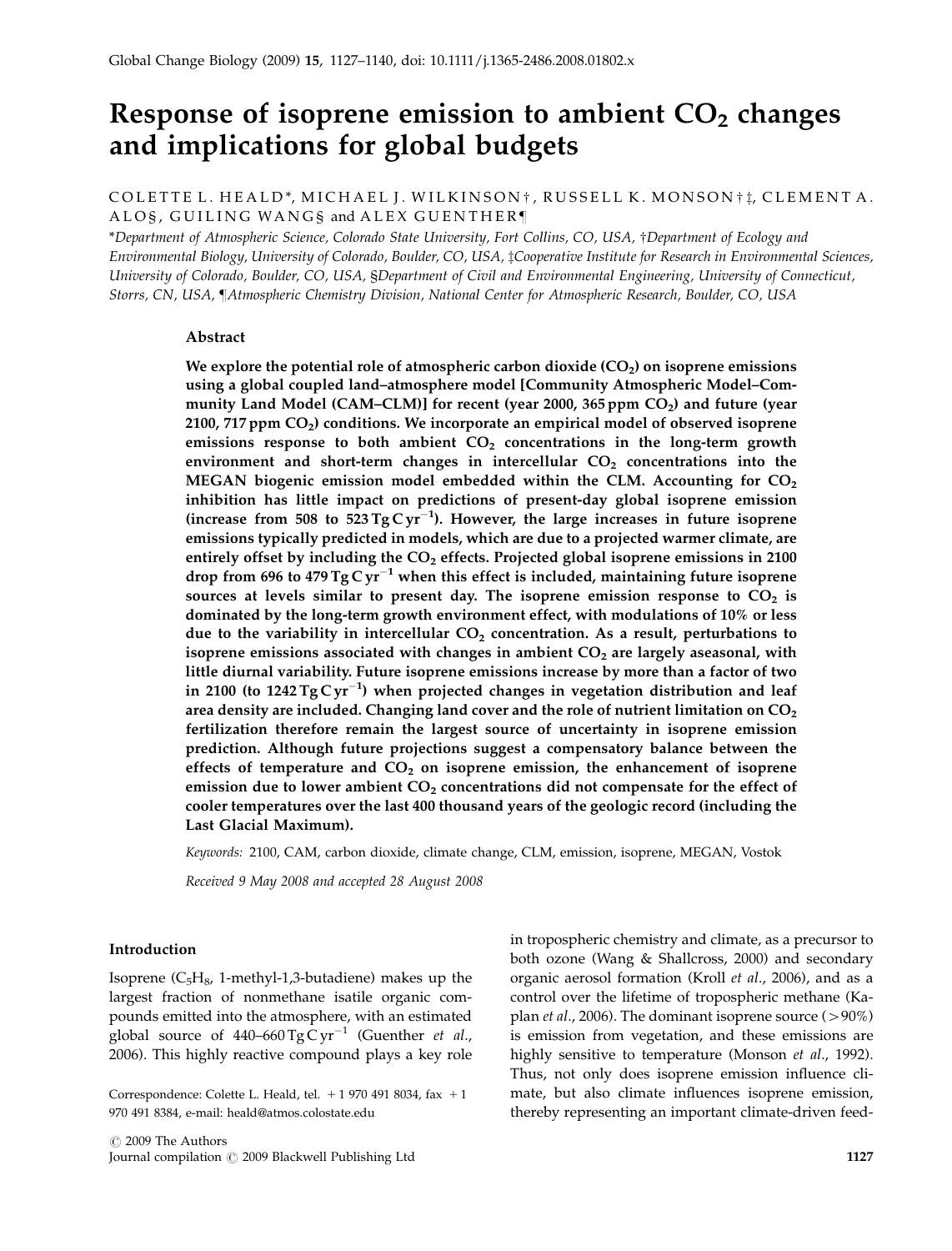back between photochemical processes in the atmosphere and biogeochemical processes in the terrestrial biosphere. Understanding the isoprene emission response to the meteorological and phenological environment is vital to predicting the evolution of tropospheric composition and climate forcing. Here, we investigate the implications of the isoprene response to changes in atmospheric carbon dioxide  $(CO<sub>2</sub>)$  concentrations on present day and future global isoprene budgets.

Isoprene emission rates from plants were first measured by Sanadze (1959), and placed into the context of global atmospheric processes by Rasmussen & Went (1965) and have since been characterized for a range of ecosystems via enclosure studies (as summarized by Wiedinmyer et al., 2004). Several theories have been offered to explain the role of isoprene biosynthesis in plant processes, including thermal protection (Sharkey & Singsaas, 1995), protection against ozone damage (Loreto et al., 2001) and a 'safety valve mechanism' to maintain metabolic homeostasis (Rosenstiel et al., 2004). Although individual factors have been shown to dictate the behavior of individual species, for example (Behnke et al., 2007), the ultimate reasons(s) for isoprene production in all plants remains unresolved. However, several controlling environmental factors have been identified. Early work recognized the temperature and light sensitivity of isoprene emission and these meteorological drivers were the basis of the first empirical emission models (Tingey et al., 1981; Guenther et al., 1991, 1993; Lamb et al., 1993). Isoprene emissions respond exponentially to short-term (minute-to-minute) increases in temperature (up to a threshold in the range of 40–50 1C) (Monson & Fall, 1989; Singsaas et al., 1999) as well as to longer term (weekly-to-seasonal) increases in temperature (Monson et al., 1994; Sharkey et al., 1999; Petron et al., 2001) which contributes to the large seasonal and interannual variability in emission rate at temperate latitudes (Abbot et al., 2003), and implies emission increases in the face of global warming (Liao et al., 2006). The observed (Pegoraro et al., 2004) inhibition of isoprene emission in drought conditions and in young or aged leaves is also included in the recent Model of Emissions of Gases and Aerosols from Nature (MEGAN) (Guenther et al., 2006). Additional factors that may modulate isoprene emissions, such as nutrient availability, physical stress and ozone exposure (Harley et al., 1994; Alessio et al., 2004; Velikova et al., 2005), are not included in current emission algorithms, largely due to insufficient data (Guenther et al., 2006).

Several studies have shown that elevated atmospheric  $CO<sub>2</sub>$  concentration inhibits isoprene production, as summarized by Arneth et al. (2007b). This suggests a potential self-regulation of isoprene emission in plants, where in a warmer climate,  $CO<sub>2</sub>$ -rich atmosphere emissions of isoprene remain relatively unperturbed. Indeed, Arneth et al. (2007a) used a process-based isoprene emission model to show that predicted isoprene emission enhancements induced by temperature and vegetation increases in 2100 were offset by inhibition due to ambient  $CO<sub>2</sub>$  levels. The direct processbased response of isoprene emission to ambient  $CO<sub>2</sub>$ concentrations in this model followed the same behavior predicted by Possell et al. (2005) who developed a parameterized response based on a number of plant studies. In a recent study by Wilkinson et al. (2008) (hereafter referred to as W08), the first attempt was made to separate and model (1) the long-term response of plants to  $CO<sub>2</sub>$  concentrations in the growth environment and (2) the instantaneous response of isoprene emissions to changes in intercellular  $CO<sub>2</sub>$  concentration  $(C_i)$  when atmospheric  $CO_2$  concentrations are varied in a gas-exchange cuvette. The latter is a function of the balance between leaf  $CO<sub>2</sub>$  assimilation rate and leaf stomatal resistance, and can be affected by drought, leaf temperature and light intensity. On the basis of observed responses to both the short-term and the longterm  $CO<sub>2</sub>$  levels, W08 developed separate empirical scaling factors for basal emission rates of the form used by Guenther et al. (2006). Here, we go beyond previous work by using these scaling factors to test the growth and instantaneous  $CO<sub>2</sub>$  effects on simulated global isoprene emissions.

Reduction in isoprene emission potential from exposure to elevated  $CO<sub>2</sub>$  may be counter-acted to some degree by the fertilization effect of  $CO<sub>2</sub>$  which enhances photosynthesis, water use efficiency and hence vegetation productivity (Drake et al., 1997; Körner, 2000). This suggests that in a  $CO<sub>2</sub>$ -rich atmosphere, net primary productivity (NPP) may increase, but the direct inhibition due to elevated  $CO<sub>2</sub>$  concentration will also increase. Furthermore, changes in global land cover may shift the isoprene emission regions northwards with the expansion of the boreal forests (Lathière et al., 2005), placing isoprene-emitting forests into a cooler climate.

Predicted changes in isoprene emissions are predicated on an accurate model description of isoprene production, vegetation distribution and future climatic conditions, and are therefore highly uncertain. And yet, the increase in isoprene emission in a warmer climate is among the most important drivers of change in atmospheric chemical composition and oxidative capacity projected by models (Brasseur et al., 2006; Liao et al., 2006). Past projections of change in isoprene emission, and therefore atmospheric photochemistry in general, have been made using models that emphasize the effects of future climate warming on the highly temperature-sensitive biochemical processes underlying isoprene biosynthesis and/or change in NPP due to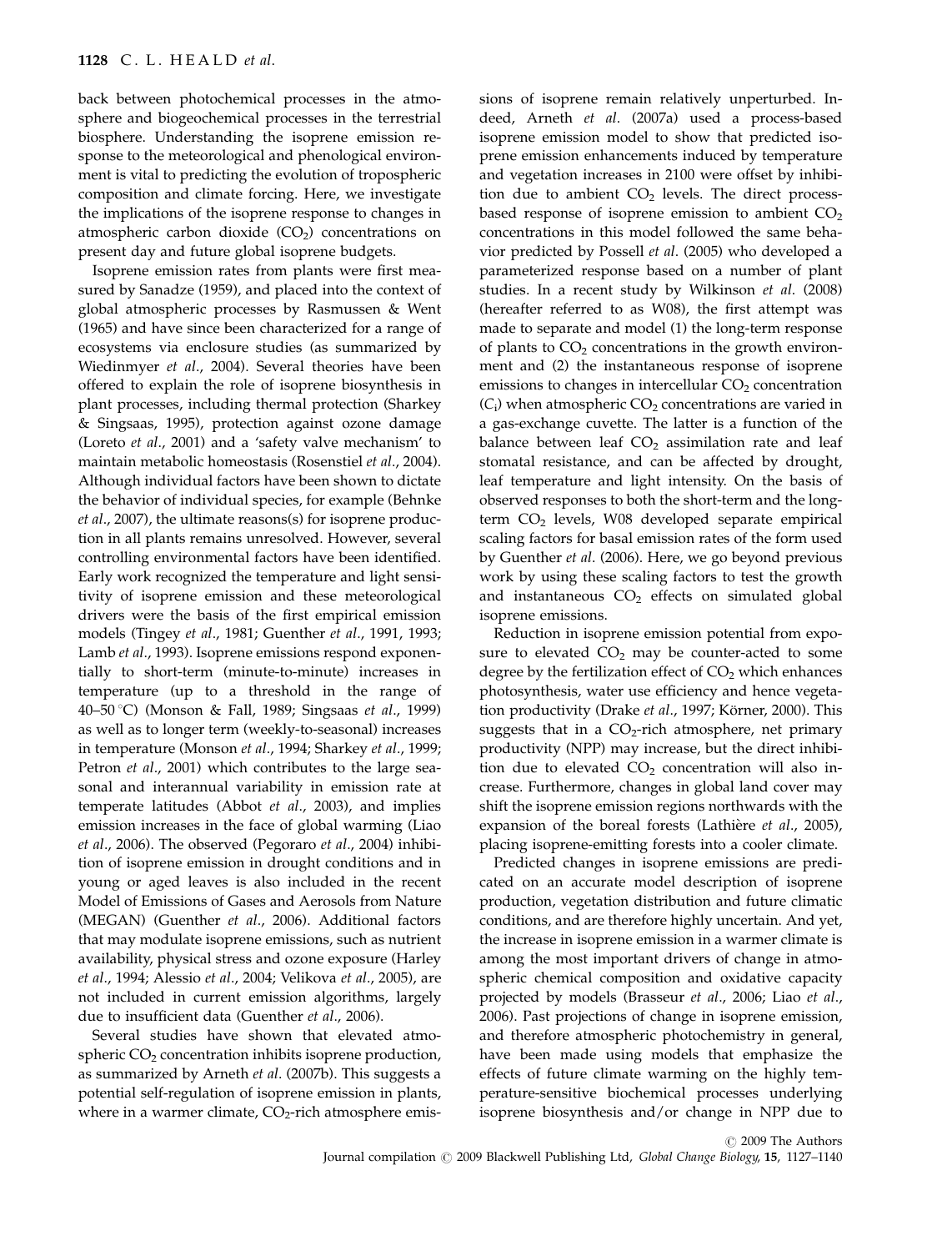increases in atmospheric  $CO<sub>2</sub>$  concentration (Constable et al., 1999; Tao & Jain, 2005). Using such models, rising isoprene production in plants is predicted to propel surface ozone levels upwards by 10–30 ppb in the next 100 years, with associated exceedance of air quality standards in some regions (Sanderson et al., 2003). The methane lifetime is also projected to increase in a warmer climate as a result of increased competition with isoprene for oxidative radicals (Shindell et al., 2007), although there are uncertainties in our understanding of the impact of isoprene on atmospheric oxidation capacity (Lelieveld et al., 2008). Enhanced isoprene emission is also projected to increase the burden of biogenic secondary organic aerosols by 20% by the year 2100 (Heald et al., 2008). Monson et al. (2007) have criticized this approach as ignoring the potential direct effects of increases in atmospheric  $CO<sub>2</sub>$  on isoprene. In this study, we use a global coupled land– atmosphere model, along with recently derived models at the leaf level that describe long- and short-term  $CO<sub>2</sub>$ effects, to explore the degree to which the inhibition of isoprene emissions under elevated  $CO<sub>2</sub>$  concentrations opposes the large increases in isoprene emission predicted for future climate warming scenarios and in the presence of increased global NPP.

#### Model description

We use here the coupled Community Atmospheric Model (CAM3) and Community Land Model (CLM3.5) of the global NCAR Community Climate System Model (CCSM3) (Collins et al., 2006). The CLM simulation is driven by the CCSM-simulated climate. The CAM is run in prognostic mode for present-day (2000) and future (2100) conditions. Simulations are performed with a 30 min time step at a  $2^{\circ} \times 2.5^{\circ}$  horizontal resolution with 26 vertical levels from the surface to the lower stratosphere ( $\sim$  4 Pa).

The CLM simulates the biogeophysical processes associated with land–atmosphere exchange (Dickinson et al., 2006). Vegetation is described by 16 plant functional types (PFTs). Thornton & Zimmermann (2007) provide details on the canopy scheme and how simulated NPP for the CLM model shows generally good agreement with global observations across a range of vegetation types. We use the diagnostic CLM mode, with fixed land surface parameters and with the same spatial and temporal resolution of CAM3. The latest version of CLM (v3.5) surface datasets include leaf area index (LAI) based on MODIS v4 and PFT distributions for present day from a combination of MODIS, AVHRR and crop data as described by Lawrence & Chase (2007). For the set of future simulations which include the effects of land cover change and  $CO<sub>2</sub>$  fertilization, we use surface data from the dynamic vegetation CLM simulation of Alo & Wang (2008) (see 'Future projections (2100) with fixed vegetation' for further details). CLM photosynthesis is based on the dePury & Farquhar (1997) sun–shade model, which is a big leaf model that dynamically treats sunlit and shaded photosynthesis and irradiance separately and thus achieves good agreement with more complex multilayer canopy flux models. Photosynthesis rates (A) are dependent on vegetation surface temperature,  $CO<sub>2</sub>$  concentrations at the source of carboxylation (after accounting for estimated internal cellular resistance), soil moisture and irradiance. Intercellular  $CO<sub>2</sub>$  concentrations within the leaf  $(C_i)$  are controlled by leaf boundary layer resistance  $(r<sub>b</sub>)$  and stomatal resistance  $(r<sub>s</sub>)$ . The Ball–Berry model (Ball et al., 1987) is used in CLM as follows:

$$
A = \frac{C_{\rm a} - C_{\rm s}}{1.37 r_{\rm b} P_{\rm atm}} = \frac{C_{\rm s} - C_{\rm i}}{1.65 r_{\rm s} P_{\rm atm}},\tag{1}
$$

where  $C_s$  is the concentration of  $CO_2$  at leaf surface,  $C_a$ is the atmospheric concentration of  $CO<sub>2</sub>$  and  $P<sub>atm</sub>$  is the atmospheric pressure. Leaf boundary resistance  $(r<sub>b</sub>)$  is calculated as a function of wind speed after fixing the leaf-to-air turbulent transfer coefficient at  $0.01 \text{ m s}^{-1/2}$ and the characteristic leaf dimension at 0.04 m (following the procedures described in Oleson et al. (2004). Stomatal resistance is solved iteratively based on rates of photosynthesis, and  $C_i$  is then resolved following Eqn (1) (Oleson et al., 2004).

Future climate conditions are based upon the IPCC SRES A1B scenario (IPCC, 2001), with atmospheric  $CO<sub>2</sub>$ concentrations fixed at 717 ppm for the year 2100. Present-day (which we take as the year 2000)  $CO<sub>2</sub>$  concentrations are fixed at 365 ppm. Sea surface temperatures are specified from previous NCAR CCSM climate change experiments using the SRES A1B emissions (Meehl et al., 2006). The transient climate sensitivity of the CCSM3 fully coupled model is  $2.47^{\circ}C$  (Kiehl *et al.*, 2006). A full analysis of the CCSM3 future climate simulation is not the objective of this work, see Meehl et al. (2006) for further details.

All analyzed simulations are initialized following a 1-year spin-up simulation. Future snapshot simulations are performed for 1 year and are repeated for 10 years to assess the magnitude of interannual climate variability in the vicinity of the snapshot. We perform three sets of simulations here: (1) present-day vegetation and climate (2000), (2) future climate with fixed vegetation and (3) future climate with projected 2100 vegetation. We use the fixed vegetation simulations as our standard present-day and future simulations.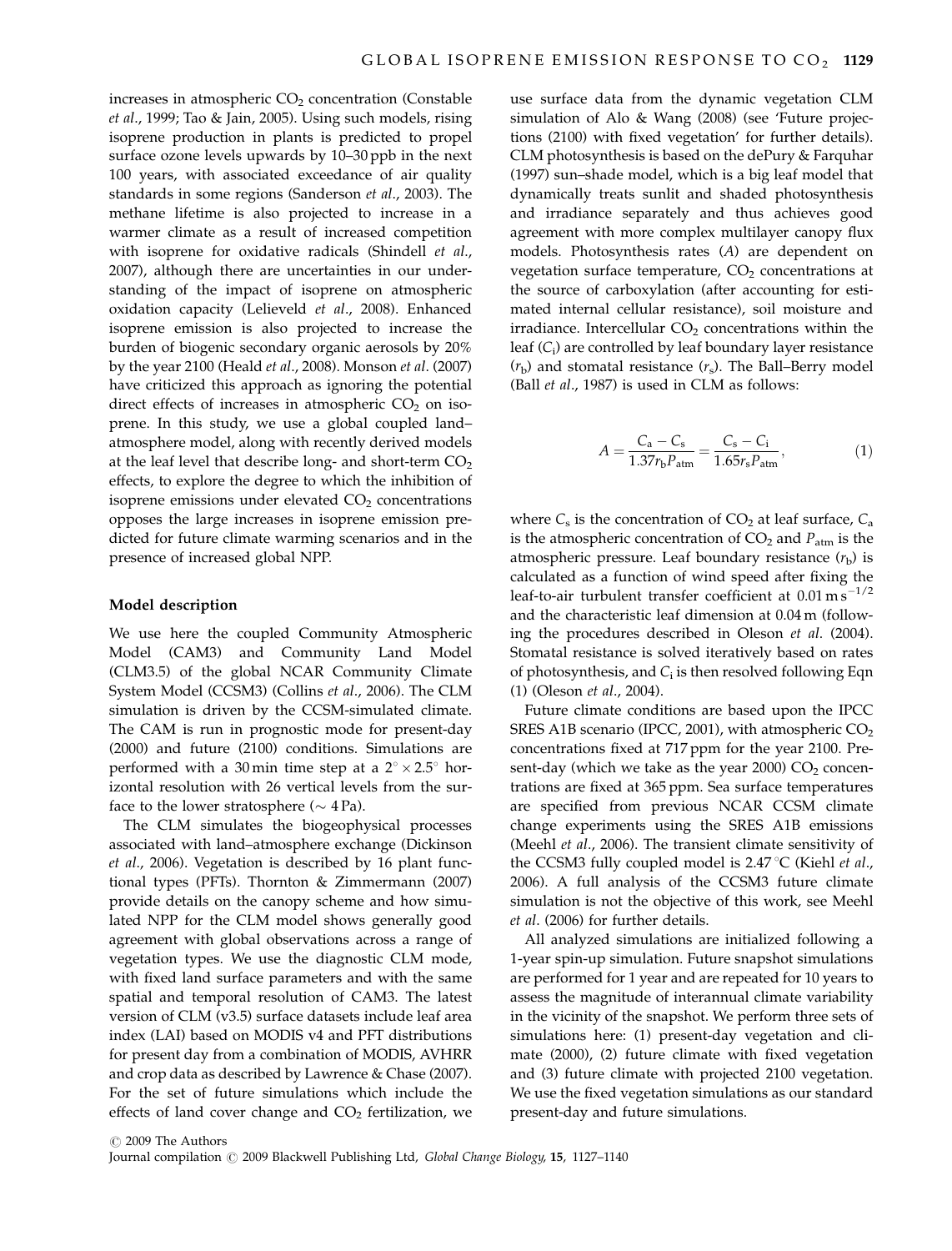## Algorithm description

## MEGAN v2 isoprene emission scheme

Isoprene emissions in CLM follow the MEGAN v2.0 with detailed canopy light and temperature algorithms (Guenther *et al.*, 2006). Basal emission factors  $(\varepsilon_i)$  at standard conditions of light, temperature and leaf area are specified for each PFT  $(j)$ , for each grid box to account for species-wide divergence in emission capacities. Total canopy-level fluxes (F, in units of  $\mu$ g $\rm C\,m^{-2}\,h^{-1}$ ) are calculated by summing the emissions across all vegetation types with fractional area coverage  $(\chi_i)$  in the grid box and modulating the basal emission rate with an emission activity factor  $(y)$ :

$$
F = \gamma \rho \sum_{j} \varepsilon_{j} \chi_{j}, \qquad (2)
$$

where  $\rho$  is the canopy loss and production factor, set here to unity, as recommended for isoprene by Guenther et al. (2006).

The activity factor accounts for emissions response to phenological and meteorological conditions and includes scaling factors for light ( $\gamma_P$ ), temperature ( $\gamma_T$ ), leaf age ( $\gamma_{\text{age}}$ ), soil moisture ( $\gamma_{\text{SM}}$ ) and LAI:

$$
\gamma = C_{\rm CE} L A I \gamma_P \gamma_T \gamma_{\rm age} \gamma_{\rm SM},\tag{3}
$$

The activity factors in Eqn (3) are calculated based on the instantaneous temperature, radiation, soil moisture and LAI at each time step in the CLM, as well as the average temperature and radiation conditions over the last 24 h and 10 days. The radiation response is applied separately for the sunlit and shaded leaves in the forest canopy environment. The canopy environment constant  $(C_{CE})$ , a factor used to set emission activity to unity at standard conditions, is set to 0.40 for the CLM model at the standard conditions specified by Guenther et al. (2006).

## Activity factor for the  $CO<sub>2</sub>$  response

Recent studies have shown a significant inhibition of isoprene emission rate in the presence of elevated atmospheric  $CO<sub>2</sub>$  concentration for several species plants and for both short-term exposure (affecting  $C_i$ ) and long-term exposure (due to increase in  $C_a$ ) as summarized by Arneth et al. (2007b). Recently, W08 described a series of experiments using four plant species Populos tremuloides (aspen), Populos deltoides (cottonwood), Liquidambar styraciflua (sweetgum) and Eucalyptus globulus (eucalyptus), in which, once again, a consistent inhibition of isoprene emission rate was shown in the presence of elevated  $C_i$  over the short

term and  $C_a$  over the longer term. In that study, a model was developed to describe both the short- and longterm response to  $CO<sub>2</sub>$  separately based on the observed response of the aspen plants, for which a greater number of growth environment experiments were performed. We use this model to describe the generalized CO2 response for all isoprene-emitting vegetation in the global analysis reported here. We note that this is a simplification and requires the assumption that all isoprene-emitting species function in the same way with regard to  $CO<sub>2</sub>$  sensitivity. The parameterization may be expanded as further plant species are tested for their  $CO<sub>2</sub>$  sensitivity; it is particularly important that tropical plants are investigated as they dominate most global inventories of the total isoprene flux. In support of our simplification, however, we note that both Possell et al. (2005) and W08 find that a number of different herbaceous and woody species respond consistently to changes in the atmospheric  $CO<sub>2</sub>$  concentration, and thus the parameterized response observed by W08 may indeed provide an adequate description of midlatitude or even global vegetation.

W08 find that isoprene emission rates decrease nonlinearly with instantaneous changes in intercellular  $CO<sub>2</sub>$ concentration. They suggest that this response can likely be linked to changes in metabolite pools and enzyme activity within the leaf. The activity factor  $(\gamma_{C_i})$  is modeled as a sigmoidal response curve:

$$
\gamma_{C_i} = I_{\rm smax} - \left[ \frac{I_{\rm smax}(C_i)^h}{(C^*)^h + (C_i)^h} \right],
$$
 (4)

where  $I_{\rm s,max}$  is the estimated asymptote at which further decreases in intercellular  $CO<sub>2</sub>$  have a negligible effect on isoprene emission,  $C^*$  is a scaling coefficient and h is an exponential scalar. The sensitivity of isoprene emission rate to  $C_i$  decreases with long-term exposure to elevated atmospheric  $CO<sub>2</sub>$ ; thus, isoprene emission response curves are fit individually to the responses reported in W08 for plants grown at 400, 600, 800 and 1200 ppmv atmospheric  $CO<sub>2</sub>$  (W08, Fig. 5). The parameters for Eqn (4) were obtained from these response curves and are provided in Table 1.

Enhanced  $CO<sub>2</sub>$  concentrations in the long-term growth environment of the plant were also found to induce a negative response in isoprene synthesis, likely the result of changes in gene expression in the plant (W08). This response exhibited the same sigmoidal functionality as the short-term response:

$$
\gamma_{C_a} = I_{\rm smax} - \left[ \frac{I_{\rm smax}(0.7 C_a)^h}{\left( C^* \right)^h + \left( 0.7 C_a \right)^h} \right]. \tag{5}
$$

The parameters for Eqn (5) are given in Table 2. Note that W08 defined these parameters as a function of  $C_i$ ,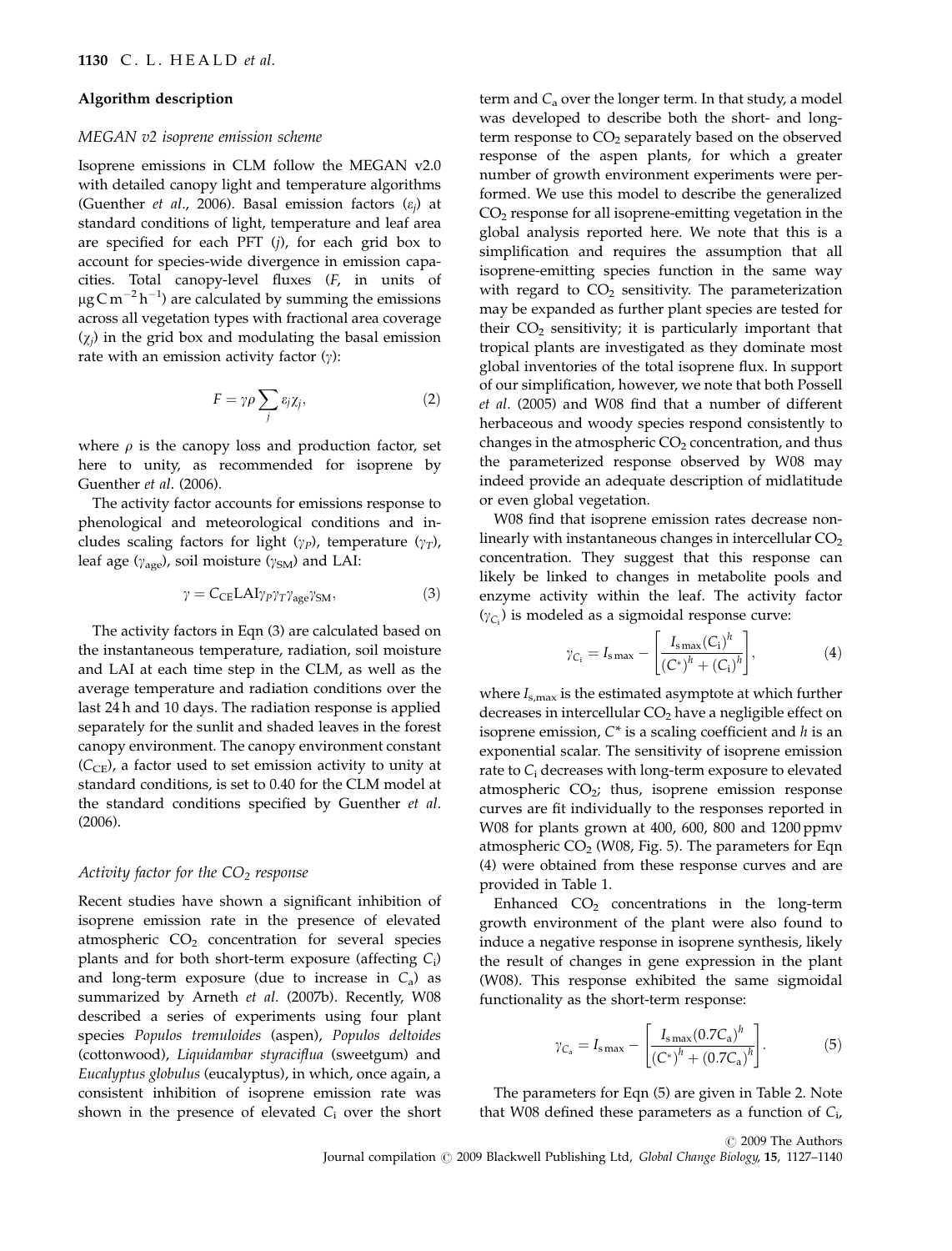Table 1 Empirically determined parameter values for Eqn (4) (short-term isoprene emission response to intercellular  $CO<sub>2</sub>$ ) from aspen trees (W08)

| Long-term growth<br>$CO2$ treatment (ppmv) | $Is$ max | h      | $C^*$ |
|--------------------------------------------|----------|--------|-------|
| 400                                        | 1.072    | 1.7000 | 1218  |
| 600                                        | 1.036    | 2.0125 | 1150  |
| 800                                        | 1.046    | 1.5380 | 2025  |
| 1200                                       | 1.014    | 2.8610 | 1525  |

Table 2 Empirically determined parameter values for Eqn (5) (long-term isoprene emission response to growth environment atmospheric  $CO<sub>2</sub>$ ) from aspen trees (W08)

| $I_{\rm s}$ max |        |     |
|-----------------|--------|-----|
| 1.344           | 1.4614 | 585 |



Fig. 1 Changes in normalized isoprene emission rates with growth atmospheric  $CO<sub>2</sub>$  concentration. The long-term growth environment fit from Wilkinson et al. (2008) is compared with the parameterization of Possell et al. (2005). Also shown are the range in monthly mean activity factors simulated here with Community Atmospheric Model (CLM) in all vegetated grid boxes, in 2000 ( $C_a = 365$  ppm) and 2100 ( $C_a = 717$  ppm) when both the long-term and short-term effects of  $CO<sub>2</sub>$  on isoprene emission are included. Standard conditions are defined as 400 ppm ambient CO<sub>2</sub> concentrations for W08 and 366 ppm for Possell et al. (2005).

which they assumed was equivalent to 0.7 of the observed atmospheric  $CO_2$  concentration  $(C_a)$  and we include this conversion in Eqn (5). W08 show how this parameterization agrees well with the response estimated by Possell et al. (2005) over the range of atmospheric  $CO<sub>2</sub>$  concentrations considered (but diverges at  $C_a$ <400 ppm), as shown here in Fig. 1. The parameterization of Possell et al. (2005) gives isoprene emission activity factors of 1.19 and 0.60 for atmospheric  $CO<sub>2</sub>$ concentrations of 365 ppm and 717 ppm, respectively, implying a 49% decrease in isoprene emission efficiency from 2000 to 2100. Conversely, the long-term growth environment parameterization of W08 implies a 28% drop in efficiency (activity factors of 1.04 and 0.75 for 365 ppm and 717 ppm, respectively), and if  $C_i$  is assumed to be  $0.7$  of  $C<sub>a</sub>$  globally, then the additional shortterm effect yields a total 37% decrease in isoprene emission efficiency.

The activity factors for the  $CO<sub>2</sub>$  response are implemented in the CLM MEGAN2 emission scheme described in 'MEGAN v2 isoprene emission scheme' as additional activity factors in Eqn (3). The parameters for Eqn (4) are obtained by linearly interpolating the values in Table 1 corresponding to intervals of long-term growth  $CO<sub>2</sub>$  concentration to the specified atmospheric  $CO<sub>2</sub>$  concentration. Within CLM, the short-term activity factor ( $\gamma_{C_i}$ ) is then calculated following Eqn (4) based on simulated instantaneous  $C_i$  at each location and timestep. The activity factor for long-term growth environment ( $\gamma_{C_a}$ ) is calculated from Eqn (5) given a fixed atmospheric  $CO<sub>2</sub>$  concentration and is globally constant in these simulations. In the sections that follow, the short-term and long-term activities factors are treated as one single activity factor ( $\gamma_C = \gamma_{C_i}\gamma_{C_a}$ ) for all figures.

## Global isoprene budgets

#### Present-day (2000)

Figure 2 shows the seasonal distribution of simulated  $C_i$ and the  $CO<sub>2</sub>$  activity factors, which generally range between 1.01 and 1.05 for present-day conditions, over different latitude bands. The activity factor associated with long-term exposure to  $CO<sub>2</sub>$  concentrations of 365 ppm derived from Eqn (5) is 1.04. This value is greater than unity because  $CO<sub>2</sub>$  concentrations are less than the standard conditions of 400 ppm. The activity factor for short-term  $CO<sub>2</sub>$  exposure is within 5% of unity. The range of simulated activity factors (for both long- and short-term effects together) in 2000 is plotted on Fig. 1, and agrees well with both W08 and Possell et al. (2005) fits. The net result of both activity factors is a slight increase (3%) in global isoprene emissions from  $508 \text{ Tg C yr}^{-1}$  with standard MEGAN2 to  $523 \text{ Tg C yr}^{-1}$ when  $CO<sub>2</sub>$  activity factors are included (Table 3). This increase is significant when compared with the simulated variability in global total isoprene emissions due to interannual variability in climate (standard deviation of  $\pm$  8 Tg C yr<sup>-1</sup> in global total emissions over the 10-year simulation). Relative emission increases are fairly uniform globally, with the largest absolute increases in Australia, sub Saharan Africa and South America (Fig. 3). Figure 4 shows that the  $CO<sub>2</sub>$  activity factor is largely aseasonal, compared with the other meteorological and phenological activity factors of Eqn (3).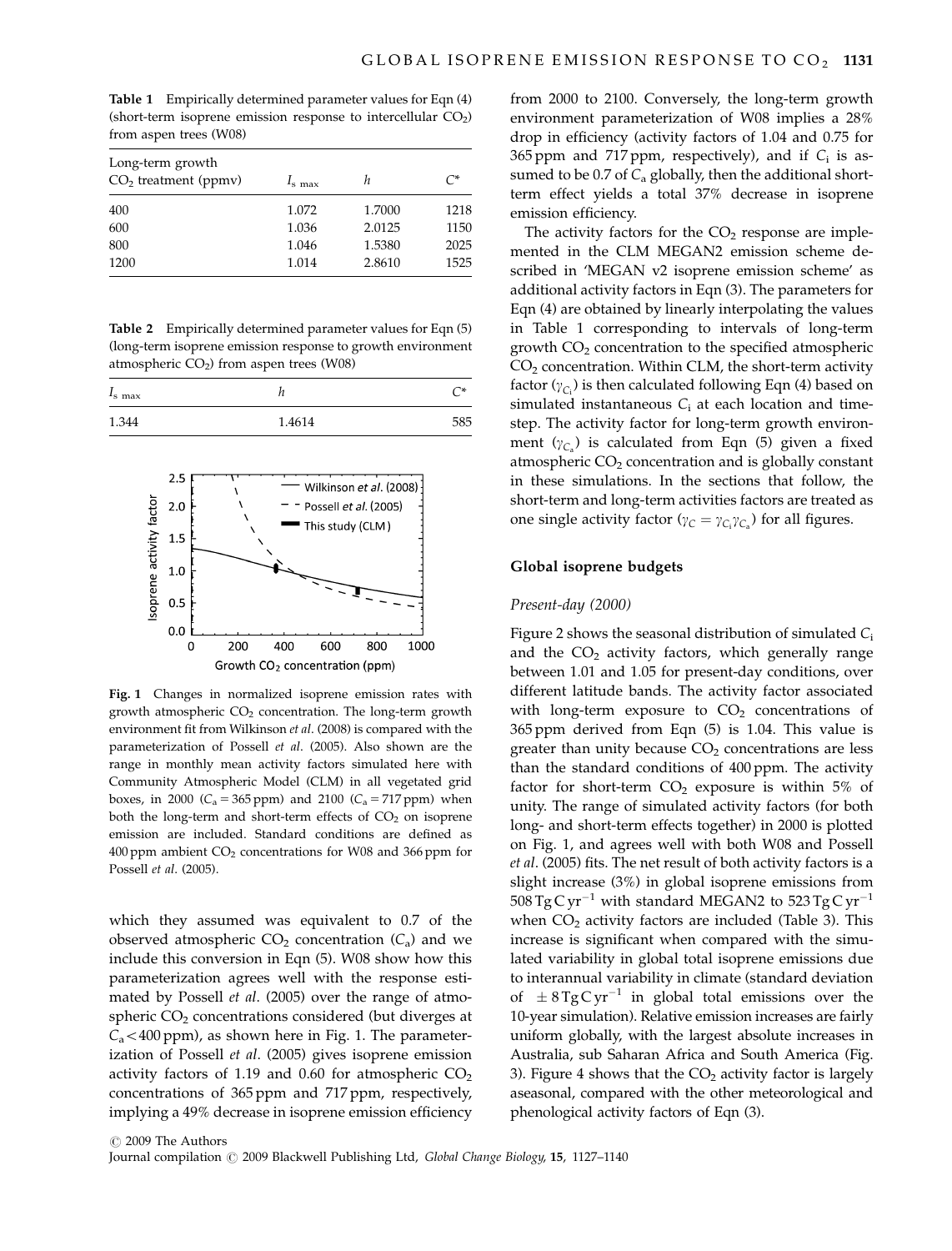

Fig. 2 Seasonal cycle of mean intercellular CO<sub>2</sub> concentrations (C<sub>i</sub>, left) and carbon dioxide activity factor ( $y_C$ , right) over five latitude bands. Values are contrasted for 2000 (dotted lines) and 2100 with fixed vegetation (solid lines).

## Future projections (2100) with fixed vegetation

Atmospheric  $CO<sub>2</sub>$  concentrations in 2100 (717 ppm) result in a 0.75 isoprene emission activity factor (or 25% reduction) associated with long-term growth environment following Eqn (5) (Fig. 2). The short-term response yields activity factors of 0.86–1.03 depending on local  $C_i$  (see further discussion below), which when combined with the long-term effect, results in a significant net reduction in simulated isoprene emissions compared with the standard MEGAN2 [as described by Eqn (3)]. Global total emissions drop 31% from 696 to  $479\,\mathrm{Tg}\,\mathrm{C}\,\mathrm{yr}^{-1}$  (Table 3, Fig. 3). Relative emission reductions are generally globally uniform. Figure 3, therefore, shows that the largest absolute changes in isoprene emission when analyzed with the  $CO<sub>2</sub>$  activity factor included in the model are found in the largest isoprene emission regions, in Australia, sub-Saharan Africa and the Amazon region of South America.

**Table 3** Isoprene Emission (Tg C  $yr^{-1}$ ) simulated using CLM

| Standard<br>MEGAN2 with<br>MEGAN2<br>Year<br>2000<br>508<br>523<br>2100 (A1B) with<br>696<br>479<br>fixed vegetation<br>2100 (A1B) with<br>1852<br>1242<br>dynamic vegetation |  |                       |  |
|-------------------------------------------------------------------------------------------------------------------------------------------------------------------------------|--|-----------------------|--|
|                                                                                                                                                                               |  | $CO2$ activity factor |  |
|                                                                                                                                                                               |  |                       |  |
|                                                                                                                                                                               |  |                       |  |
|                                                                                                                                                                               |  |                       |  |

CLM, Community Land Model; MEGAN, Model of Emissions of Gases and Aerosols from Nature.

Figure 5 shows the seasonal simulated  $CO<sub>2</sub>$  activity factors,  $C_i$  (normalized by  $C_a$ ) and the factors which control these concentrations for the year 2100. Controlling factors included the rate of photosynthesis and stomatal resistance. For example, increased photosynthesis rates (e.g. throughout Russia in summer) have the effect of consuming atmospheric  $CO<sub>2</sub>$  and therefore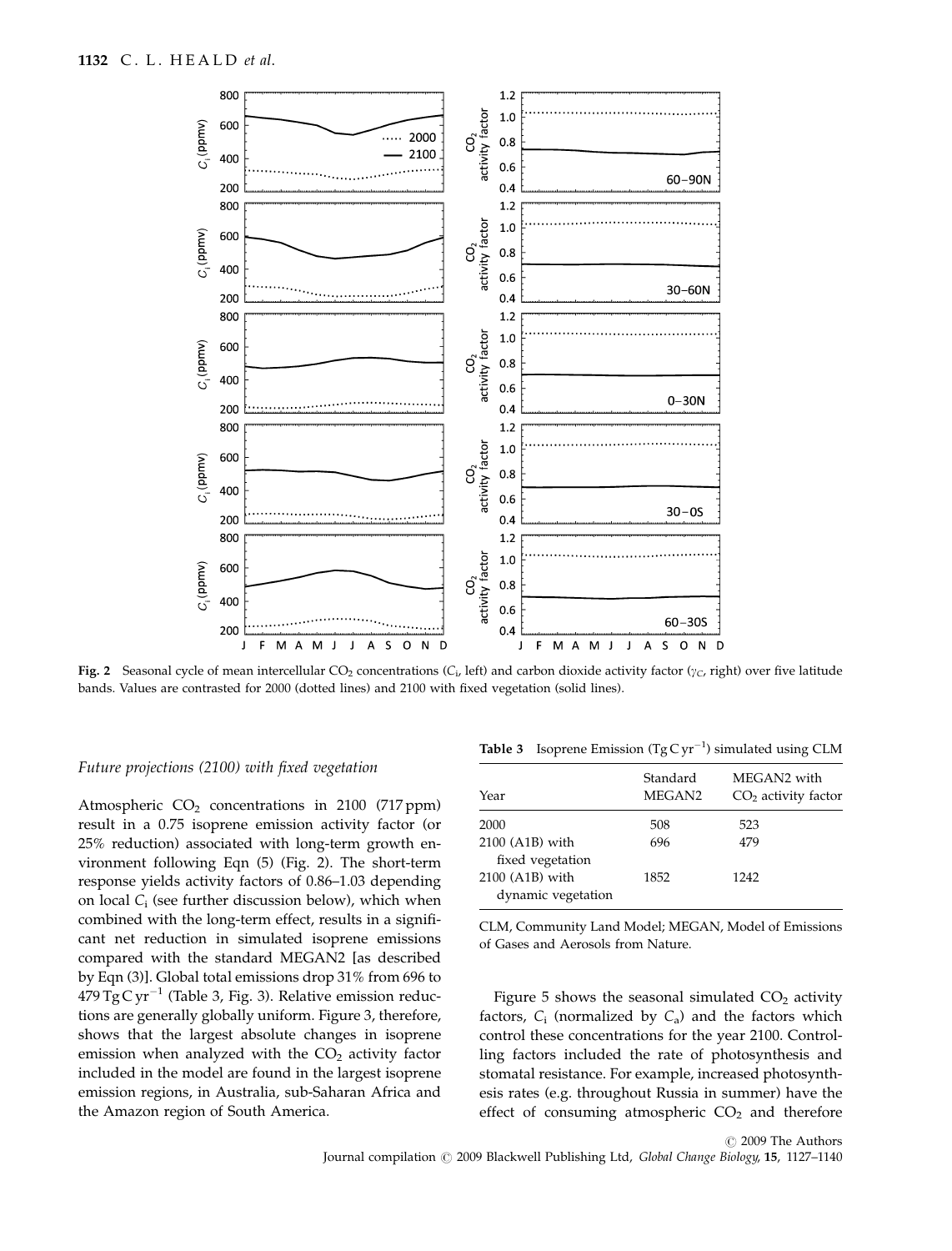



Fig. 3 Annual present-day (2000, top row) and future (2100, bottom row) simulated mean isoprene emissions without CO<sub>2</sub> activity factor (left) and difference in emission when CO<sub>2</sub> activity factor is included (right). Color scales are saturated at respective values.



Fig. 4 Present day (2000, dotted lines) and future with fixed vegetation (2100, solid lines) seasonal cycle of mean isoprene emission activity factors North of  $30^{\circ}$ N (left), in the tropics (center) and South of  $30^{\circ}$ S (right).

they also cause decreases in  $C_i$  within the leaf [as predicted by Eqn (1)]. Similarly, increased stomatal resistance impedes the diffusion of  $CO<sub>2</sub>$  from the atmosphere into the leaf, also forcing a reduction in  $C_i$ . The seasonal variability in  $C_i$  due to the interacting effects of photosynthesis and stomatal resistance are apparent over the boreal forests of the northern high latitudes, where isoprene sources are less abundant compared with temperate and tropical latitudes. We note that although the average ratio of  $C_i$  to  $C_a$  is close to 0.7 as

assumed by W08, there is significant regional variability (Fig. 5). However, in general, the activity factor associated with the  $CO<sub>2</sub>$  effect varies little, particularly when compared with the seasonal response to light and temperature (Fig. 4). The nearly constant response of isoprene emission rate to  $CO<sub>2</sub>$  is a consequence of the dominance of the long-term growth  $CO<sub>2</sub>$  response over the short-term  $C_i$ -driven response. As seen in Fig. 1, the global variability in simulated isoprene emission response to  $C_i$  is nominal on a monthly mean basis.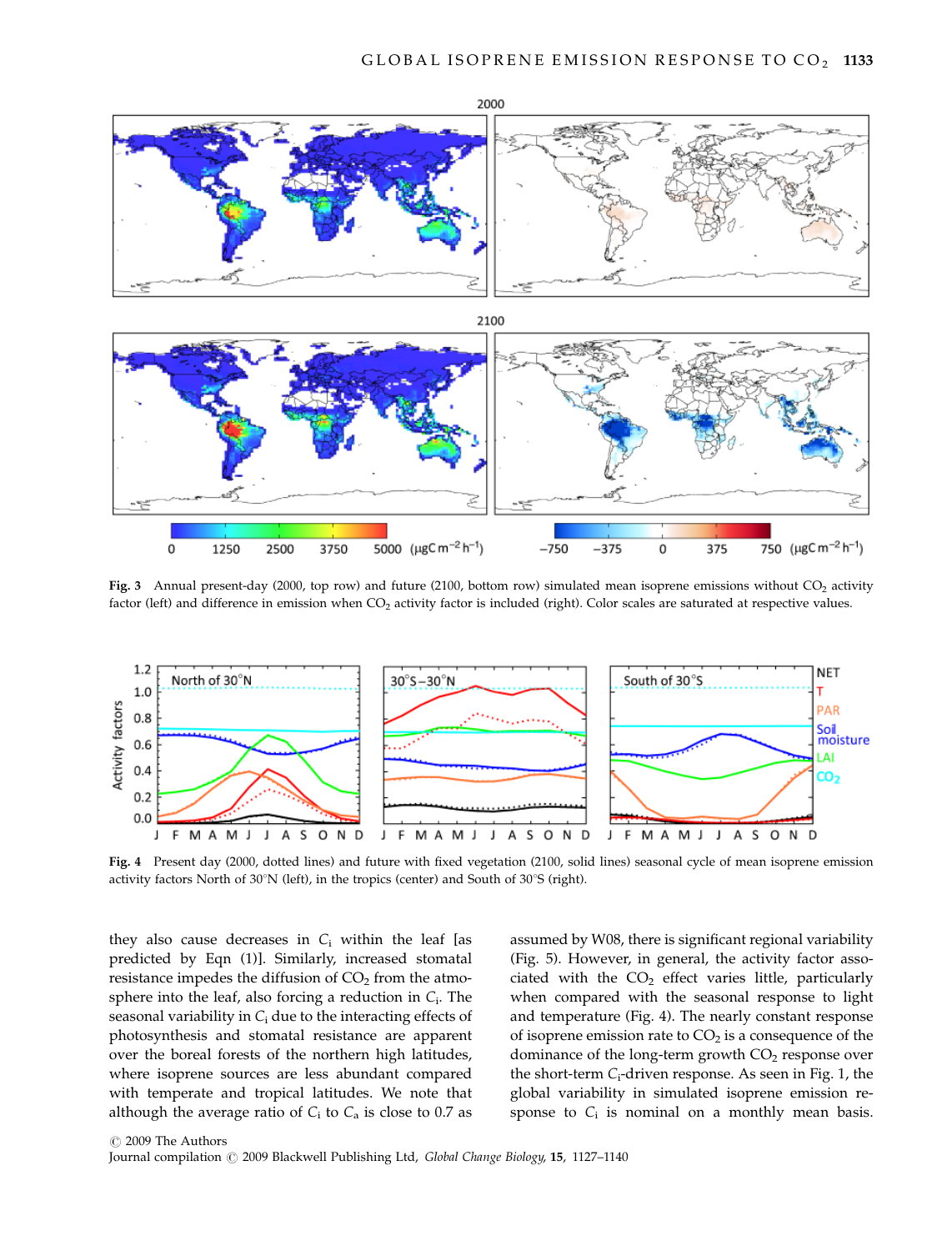#### 1134 C. L. HEALD et al.



Fig. 5 Seasonal mean distribution of future (2100) simulated photosynthesis, stomatal resistance, intercellular CO<sub>2</sub> concentrations ( $C_1$ normalized by atmospheric CO<sub>2</sub> concentrations  $C_a$ ) and resulting CO<sub>2</sub> activity factor with fixed vegetation. Color scales are saturated at respective values.

Despite the large range of simulated  $C_i$  around the world shown in Fig. 5, the resulting sensitivity of isoprene emissions generally varies by less than 10% in 2100. In addition, the mean response to  $C_i$  is generally a 10% decrease in isoprene emission or less. In fact, this simulation suggests that the discrepancy between the two model fits (Possell et al., 2005 vs. W08) may be resolved by accounting for the short-term  $C_i$ -driven response. The fits of Possell et al. (2005) and W08 differ by  $\sim 10\%$  in 2100, including the short-term response reduces the W08 prediction by close to this amount, bringing the results into closer agreement.

Although the seasonal role of  $C_i$  variability is small, the diurnal response may be important at local scales. To test this, we examine the diurnal profile of  $C_i$  and the associated  $CO<sub>2</sub>$  activity factor in two important isoprene source regions: North and South America. Figure 6 shows both the mean and range of activity factors associated with  $C_i$  (normalized by  $C_a$ ) in summer (June–August) of 2100. Again, we illustrate here that a large range in  $C_i$  translates to modest differences in activity factor. Above all, this figure shows that  $C_i$  does not vary sufficiently on a diurnal basis to significantly modify isoprene emission, at least at the local landscape scale. We compare the diurnal variability in activity factor associated with changes in  $CO<sub>2</sub>$  concentration with that associated with light to make this distinction.

Interplay between drought and  $C_i$  likely exists in certain environments as the maximum rate of carboxylation is adversely affected by drought. We hypothesize that decreases in soil moisture could thus scale back isoprene emissions both directly and indirectly (as shown previously by Pegoraro et al., 2004). However, as we have shown, differences in  $C_i$  do not appreciably alter isoprene emission rates in 2100 using the model of W08. For example, although there are strong seasonal trends in soil moisture in Amazonia which are associated with reduced photosynthesis in the dry season, the resulting differences in  $C_i$  (of  $\sim 100$  ppm) modify isoprene emissions by only a few percent.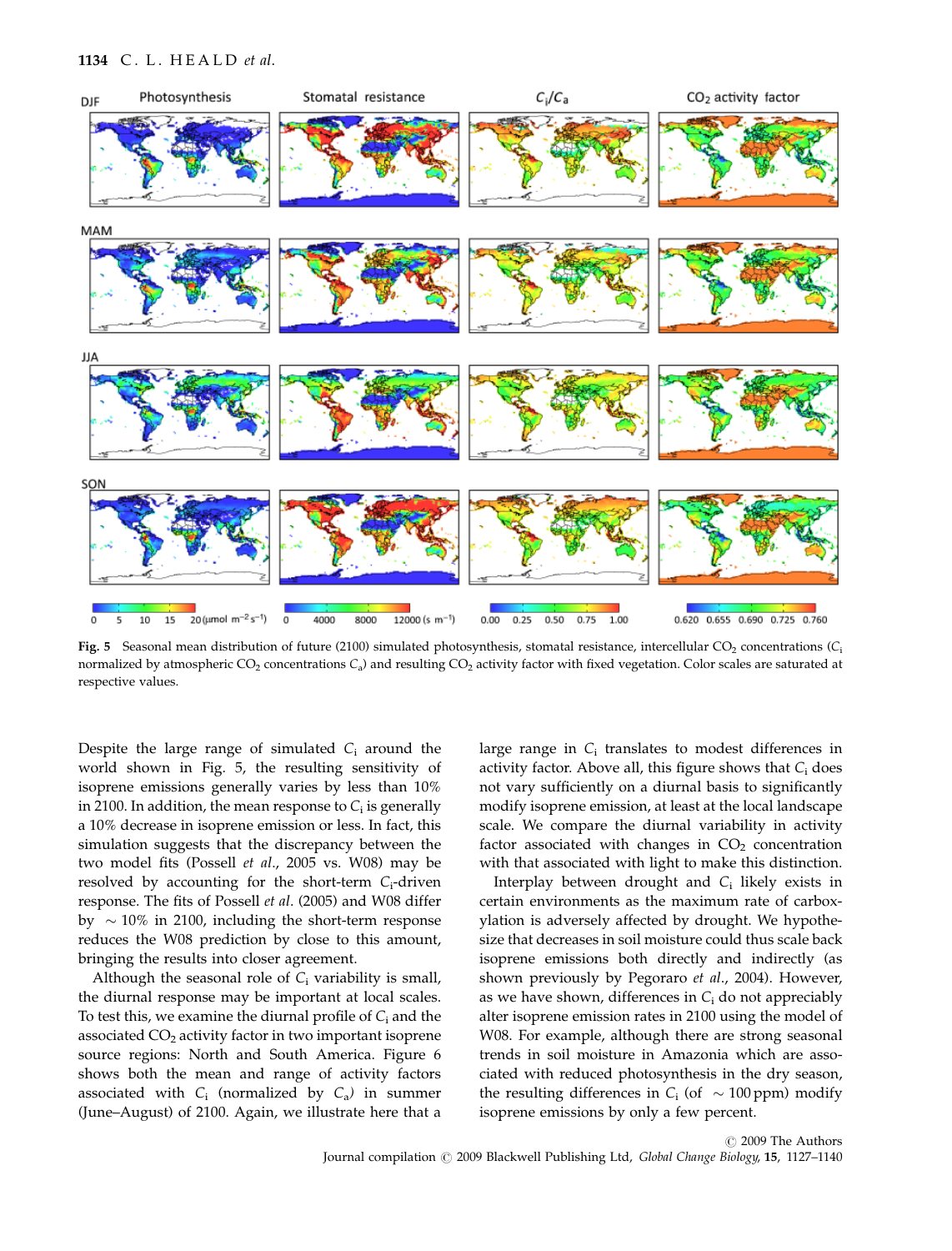

Fig. 6 Diurnal trend in summer (June–August) 2100 mean (line) and range (shaded region) of intercellular  $CO<sub>2</sub>$  concentrations (normalized by atmospheric  $CO<sub>2</sub>$ , blue) and  $CO<sub>2</sub>$  activity factor (black) for North America and South America. Also shown is the mean diurnal profile of isoprene emission activity factor associated with light (red).



Fig. 7 Seasonal cycle of total global isoprene emissions for present-day (2000, dotted) and future with fixed vegetation (2100, solid) simulation with (green) and without (black)  $CO<sub>2</sub>$ activity factor.

Standard MEGAN2 algorithms would predict a 37% increase in isoprene emission from 2000 to 2100, largely a result of rising temperatures (Fig. 7). Figure 4 shows that in this simulation with fixed vegetation, the only activity factor of Eqn (3) predicted to change significantly under future conditions is that related to temperature. In 'Activity factor for the  $CO<sub>2</sub>$  response', we noted that if  $C<sub>i</sub>$  is assumed to be 70% of  $C_a$  isoprene emission efficiency due to both the long-term and short-term  $CO<sub>2</sub>$  effects decreases by 37% from 2000 to 2100. Thus, the isoprene response to projected increases in temperature and CO<sub>2</sub> would offset each other exactly. However, average  $C_i$  in the model is higher than 70% of  $C_a$  and therefore the model predicts an 8% decrease in emissions by 2100 (compared with 2000) when the activity factor accounting for  $CO<sub>2</sub>$  concentration is included. Projected regional trends match the global average picture, with large increases in isoprene emission rates from 2000 to 2100 due to climate warming, negated by including the inhibition of isoprene emission by  $CO<sub>2</sub>$ .

#### Future projections (2100) with predicted vegetation

Dynamic vegetation models generally predict the future degradation of vegetation in Amazonia and the regrowth of the high-latitude boreal forests in concert with a lengthened growing season and associated increases in LAI over vegetated regions (Joos et al., 2001; Gerber et al., 2004; Lathière et al., 2005). Reductions in rainfall may lead to water stress and regional dieback (Niyogi & Xue, 2006). Guenther et al. (2006) find that isoprene emissions may decrease by up to 30% when future vegetation distributions are used to drive MEGAN, although this projection is based on a specific land-use change scenario that assumes a very large increase in global cropland area. They also show projections of LAI which more than double in some regions by 2100; this is primarily due to projected increases in NPP. The linear dependence of isoprene emission rate on LAI (which is modulated by a nonlinear decrease due to the light-dependent activity factor  $\gamma_P$  particularly at high LAI), described in Eqn (3), highlights the critical importance of understanding the effects of terrestrial  $CO<sub>2</sub>$ fertilization for future prediction of isoprene emission.

To investigate the relative sensitivity of isoprene emission to vegetation distribution and density, we use land surface parameters, including global PFT distribution and LAI, projected with a dynamic global vegetation model (DGVM). Our goal here is not to capture the range in potential vegetation response which can vary significantly with climatic predictions (Alo & Wang, 2008) and among models (Scholze et al., 2006), but rather to use a single realization of future vegetation to compare the relative effects of changes in vegetation distribution and productivity vs. the direct effect of  $CO<sub>2</sub>$  inhibition on the projected global isoprene emission rate. Alo & Wang (2008) used the CLM DGVM to investigate the response of the terrestrial ecosystem to changes in climate projected by eight general circulation models. We use their results for 2100 under the A1B scenario driven by the climate predictions of the CCSM, consistent with the model and future conditions employed here. Although the global vegetation expansion projected by the CLM DGVM driven by the CCSM climate is consistent with the increases seen in seven of the eight models, regional responses in vegetation may differ. In particular, this model does not project the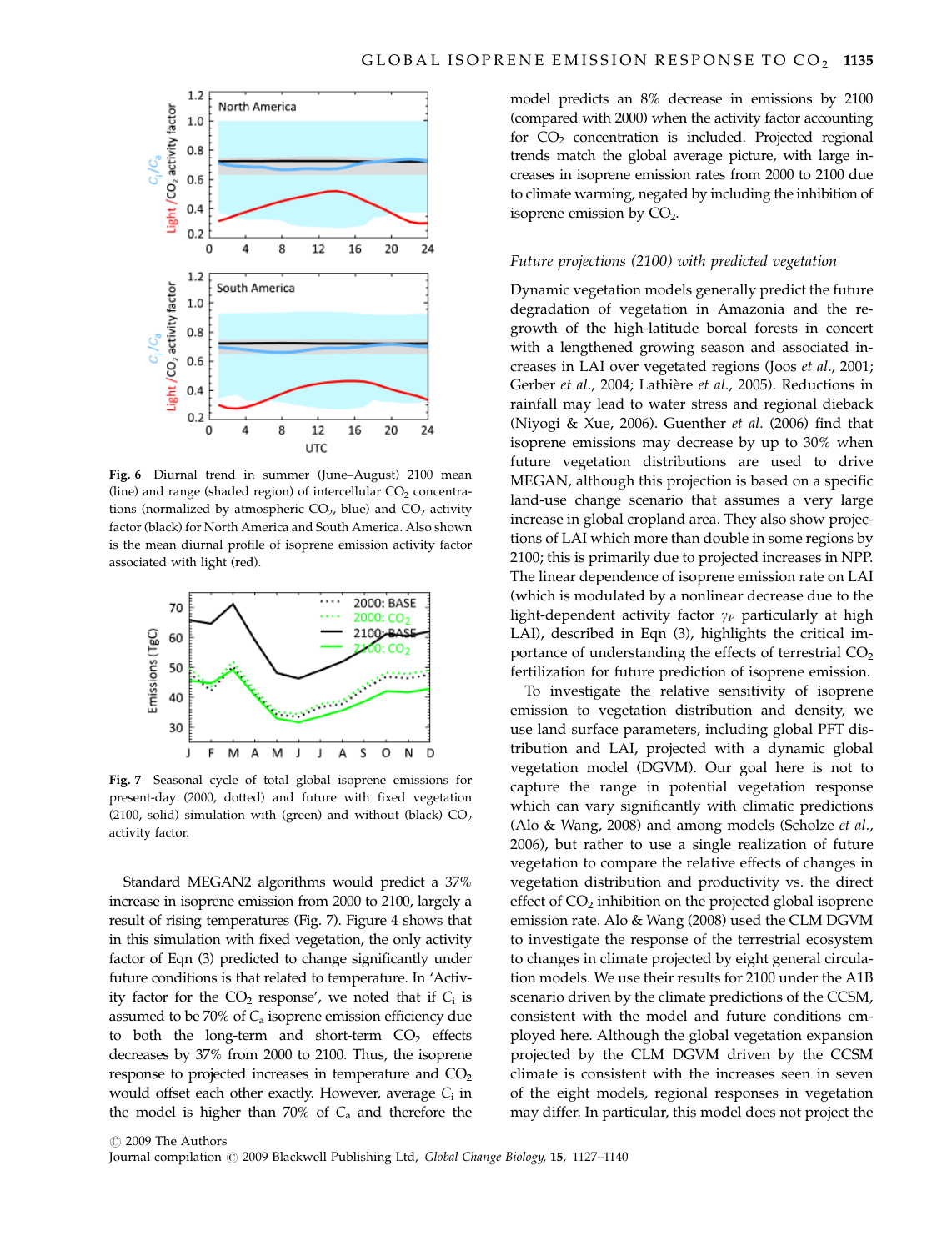

Fig. 8 Comparison of total leaf area index (LAI) (top) and broadleaf tree coverage (bottom) for the year 2000 (left) (Thornton & Zimmermann, 2007) and as predicted by the Community Atmospheric Model (CLM) dynamic vegetation model for 2100 (A1B, right) (Alo & Wang, 2008). Color scales are saturated at respective values.

extensive deforestation of the Amazon projected in some previous studies (Lathière et al., 2005) and seen in one model considered by Alo & Wang (2008). The CCSM model predicts wetter conditions in 2100 than any of the other models considered, and thus water limitations do not instigate large-scale vegetation dieback. We note here that these simulations account only for natural changes in vegetation and do not include the effects of urbanization and cropland expansion. Global mean LAI over vegetated surfaces more than triples from  $1.2 \text{ m}^2 \text{ m}^{-2}$  in the MODIS-based present-day conditions of Lawrence & Chase (2007) to  $3.8\,\mathrm{m^2\,m^{-2}}$  in the 2100 simulation of Alo & Wang (2008). Figure 8 shows that foliar expansion due to  $CO<sub>2</sub>$  fertilization and enhanced NPP is projected throughout the world and is not limited to specific regions. Vegetation cover is projected to increase in general, with a northward expansion as projected in previous studies (Joos et al., 2001; Gerber et al., 2004; Lathière et al., 2005), particularly for broadleaf trees (shown in Fig. 8), the highest emitters of isoprene among PFTs. For further discussion of the potential changes in the terrestrial ecosystem, we refer the reader to Alo & Wang (2008).

When the effects of dynamic vegetation and enhanced NPP from  $CO<sub>2</sub>$  fertilization are included, global isoprene production is projected to more than double by 2100 (1240  $TgCyr^{-1}$ ), compared with present-day levels (note that emissions are even higher when  $CO<sub>2</sub>$  inhibition is not accounted for, Table 3). This effect is significantly larger than the inhibition of isoprene emission predicted from the results presented in W08. However, recent work has shown that the biosphere's capacity to absorb  $CO<sub>2</sub>$  has been overestimated by up to 74% in models which do not account for nutrient limitation (Thornton et al., 2007), and thus future LAI increases may be significantly more modest. Indeed, if LAI increases by only a quarter of the predictions of Alo & Wang (2008), isoprene increases associated with this effect would be comparable with decreases due to the direct effect of  $CO<sub>2</sub>$  inhibition. Arneth et al. (2007a) found that  $CO<sub>2</sub>$  inhibition compensated fully for both temperature and vegetation changes projected for 2100 in the LPJ-GUESS model. This substantially different level of compensation likely arises from the use of very different climate drivers, where the study of Arneth et al. (2007a) was driven by the one model (HadCM) highlighted by Alo & Wang (2008) to project large decreases in natural vegetation, in stark contrast to the CCSM climate used here.

## Implications for historical isoprene emissions

Figure 9 shows how isoprene emission activity factors associated with temperature and  $CO<sub>2</sub>$  levels evolved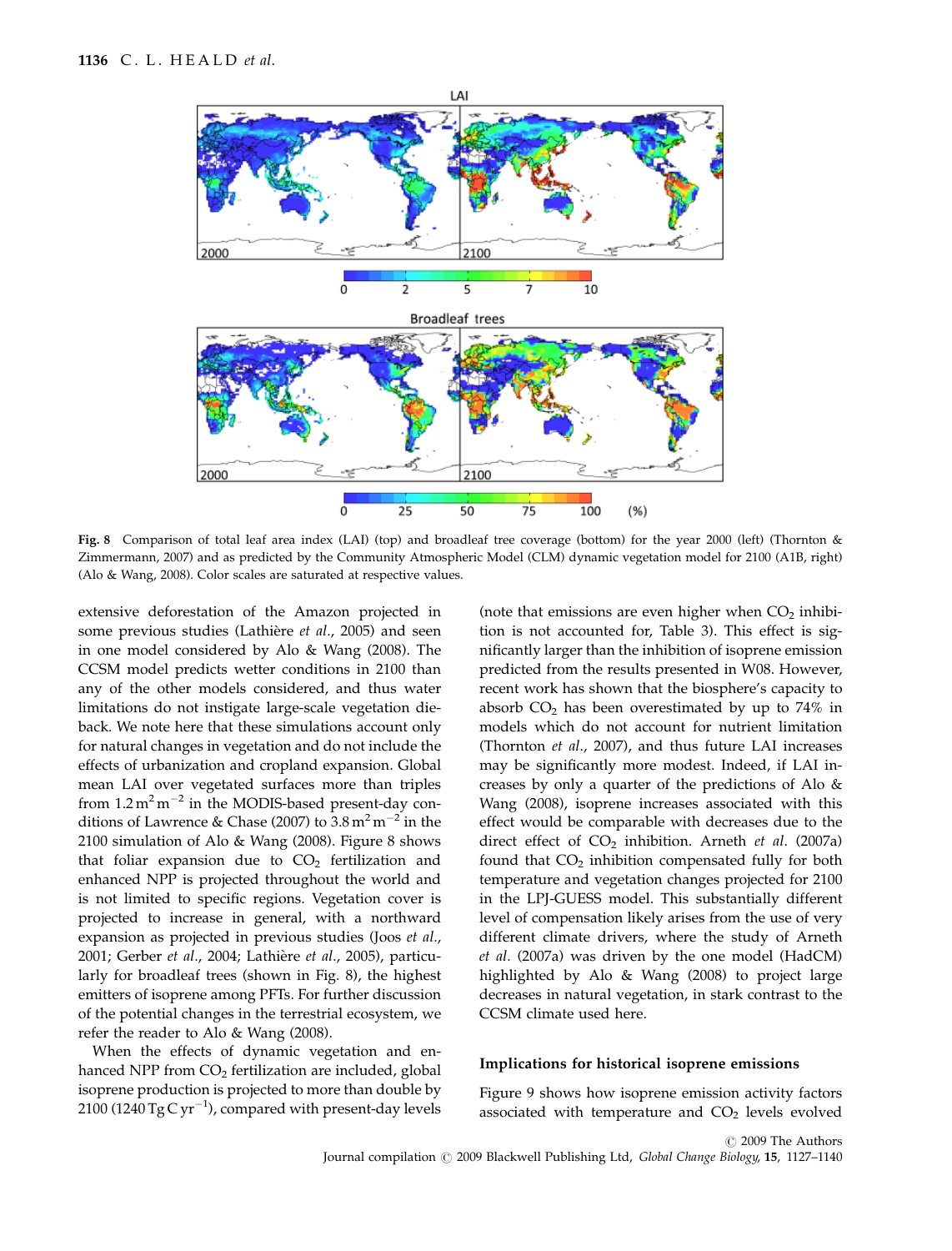

Fig. 9 The geological record of temperature anomaly (black) and atmospheric  $CO<sub>2</sub>$  concentrations (grey, thick) from the Vostok ice core (top) and the associated isoprene emission activity factors (below). Activity factors are normalized to present-day values. The CO<sub>2</sub> activity factor includes both long- and short-term effects. The short-term  $CO<sub>2</sub>$  activity factor over the geological past depends on parameters for plants grown at 400 ppm in Table 1, as values for lower CO<sub>2</sub> growth environments are not available. Predicted activity factors for 2100 are shown as dots. The Last Glacial Maximum (LGM) is noted. Vostok data source: Petit et al. (1999).

throughout the recent geological past. Atmospheric CO<sub>2</sub> concentrations over the Vostok ice core record are lower than present day, and thus isoprene emission is expected to be enhanced by  $CO<sub>2</sub>$ , not inhibited as seen for future conditions. However, over this time period, atmospheric CO<sub>2</sub> concentrations rarely deviate from concentrations of 150–250 ppm and thus the  $CO<sub>2</sub>$  enhancement of isoprene production remains modest and fairly constant. Therefore, although the balance between temperature and  $CO<sub>2</sub>$  activity factors is critical to future predictions of isoprene (our results for 2100 are shown as circles on Fig. 9), large temperature fluctuations in the geological past remain the primary control on isoprene emissions over the last 400 thousand years.

Adams et al. (2001) and Kaplan et al. (2006) suggest that the drop in methane concentrations observed in ice core samples during the Last Glacial Maximum (LGM,  $\sim$  20000 years BP) could be explained by an enhanced oxidative sink (hydroxyl) resulting from lower isoprene emissions in a cooler climate with reduced vegetation. However, the enhancement of isoprene emission associated with depressed  $CO<sub>2</sub>$  concentrations in the past would act against this, perhaps nullifying any effect on OH. Indeed, Arneth et al. (2007a) predict a strong CO<sub>2</sub> enhancement at the LGM following the parameterization of Possell et al. (2005). However, as seen in Fig. 1, the W08 parameterization shows a much more modest enhancement of isoprene at low  $CO<sub>2</sub>$  concentrations which, when compared with the effect of temperature at the LGM (Fig. 9), would imply a net drop in isoprene emission, consistent with the historical record of methane. The divergence of these parameterizations plainly highlights the need for further study of the direct effect of  $CO<sub>2</sub>$  on isoprene emission at low concentrations.

# Conclusions

We use a global coupled land–atmosphere model here to show that the inhibition of isoprene emission with increasing  $CO<sub>2</sub>$  concentrations that has been observed in leaf-level studies is a key control on future projections of global isoprene emission rate. In particular, we find that the  $CO<sub>2</sub>$  inhibition predicted in 2100 under the A1B IPCC SRES scenario may completely offset the large temperature-driven increase in isoprene emission predicted by standard models. This suggests that future isoprene production may to a large degree be buffered by competing influences. In contrast to current model prediction, Lelieveld et al. (2008) have proposed that tropical forests are able to maintain a strong atmospheric oxidation capacity even while emitting copious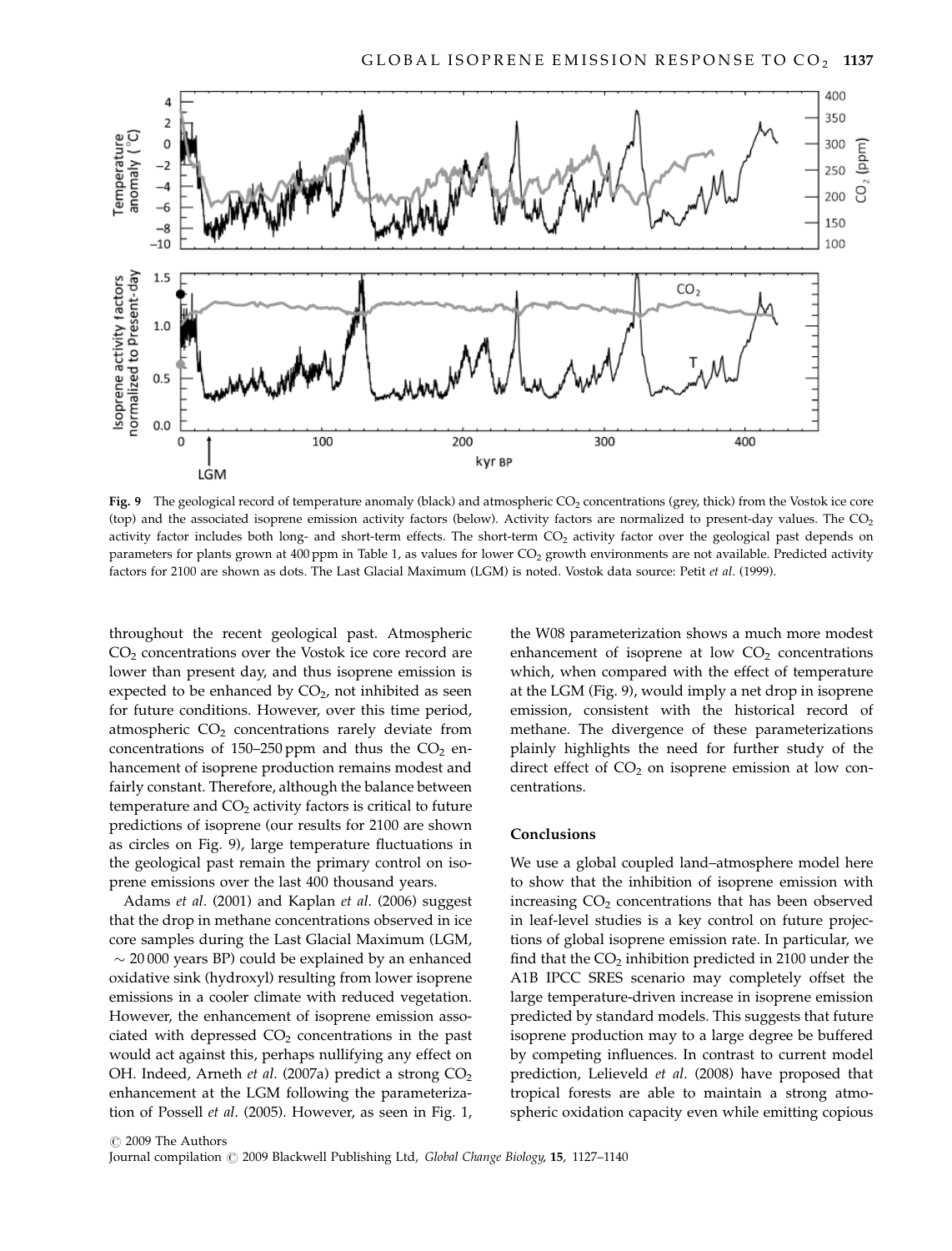quantities of reactive isoprene. This remarkable capability for sustaining the atmosphere's cleansing ability may be enhanced at millennial scales by the opposing response of isoprene to temperature and  $CO<sub>2</sub>$ . We note, however, that this simple picture does not account for changing vegetation. Although uncertainty remains as to how effectively  $CO<sub>2</sub>$  fertilization might enhance global NPP and how this may be limited by nutrient availability, it is certainly likely that fertilization under higher atmospheric  $CO<sub>2</sub>$  concentrations will contribute to foliar expansion. Rising atmospheric  $CO<sub>2</sub>$  concentrations are also likely to result in significant changes in species composition (Mohan et al., 2007) that will lead to substantially increased isoprene emissions in at least some landscapes. To what degree either of these potential forcings would enhance future isoprene emissions remains unclear.

We find here that the response of isoprene to  $CO<sub>2</sub>$ concentrations is dominated by the long-term growth effect. The results of W08 suggest that the shorter-term influences driven by dynamics in  $C_i$  modulate isoprene emission by less than  $10\%$  under  $CO<sub>2</sub>$  concentrations in present day and in a 2100 scenario. Furthermore, the aseasonality of the activity factor associated with  $C_i$ throughout most of the world and the consistent diurnal profile imply that this 10% modulation does not introduce important temporal variability in isoprene production. Although the long-term growth parameterization of W08 is easily incorporated in any chemical transport model (CTM), few CTMs are interfaced with an active land model for prognostic estimation of  $C_i$  in plants. Our results suggest that neglect of the short-term response of isoprene emission to  $C_i$  would imply at most a 10% overestimate in the prediction of isoprene emissions. This falls within existing uncertainties on isoprene emission estimates. Alternatively, given the modest variability in  $CO<sub>2</sub>$  activity factor associated with variable  $C_i$ , fixing the  $C_i$  to a globally constant fraction of C<sup>a</sup> (such as 0.7 as previously suggested) in CTMs would adequately describe the short-term response.

The dampening of future predicted isoprene emission increases via  $CO<sub>2</sub>$  inhibition points towards a more constant chemical composition of the troposphere than previous projections suggest. The feedback of a warmer climate on isoprene emission from vegetation and the associated anticipated enhancements in ozone, organic aerosol and methane may be significantly muted in a high  $CO<sub>2</sub>$  environment.

The W08 parameterization implies that the enhancement of isoprene emission due to low ambient  $CO<sub>2</sub>$ concentrations during the LGM ( $\sim$  20 000 years ago) is dwarfed by the effect of the cooler climate. This supports previous conclusions that reductions in glacial isoprene emission may explain some of the glacial– interglacial changes in methane concentrations observed in ice cores.

#### Acknowledgements

The use of the computing time for the model experiments was supplied through the National Center for Atmospheric Research, Community Climate System Model (CCSM) Chemistry-Climate Group, which is sponsored by the National Science Foundation. R.M. and M.W. acknowledge the support of NSF grant 0543895 and EPA grant RD-831455301. We thank Arlene Fiore for early comments on the manuscript.

# References

- Abbot DS, Palmer PI, Martin RV, Chance KV, Jacob DJ, Guenther A (2003) Seasonal and interannual variability of North American isoprene emissions as determined by formaldehyde column measurements from space. Geophysical Research Letters, 30, 1886, doi: 10.1029/2003GL017336.
- Adams JM, Constable JVH, Guenther AB, Zimmerman P (2001) An estimate of natural volatile organic compound emissions from vegetation since the last glacial maximum. Chemosphere – Global Change Science, 3, 73–91.
- Alessio GA, De Lillis M, Fanelli M, Pinelli P, Loreto F (2004) Direct and indirect impacts of fire on isoprenoid emissions from Mediterranean vegetation. Functional Ecology, 18, 357–364.
- Alo CA, Wang GL (2008) Potential future changes of the terrestrial ecosystem based on climate projections by eight general circulation models. Journal of Geophysical Research – Biogeosciences, 113, G01004, doi: 10.1029/2007JG000528.
- Arneth A, Miller PA, Scholze M, Hickler T, Schurgers G, Smith B, Prentice IC (2007a) CO2 inhibition of global terrestrial isoprene emissions: potential implications for atmospheric chemistry. Geophysical Research Letters, 34, L18813, doi: 10.1029/ 2007GL030615.
- Arneth A, Niinemets U, Pressley S et al. (2007b) Process-based estimates of terrestrial ecosystem isoprene emissions: incorporating the effects of a direct  $CO<sub>2</sub>$ -isoprene interaction. Atmospheric Chemistry and Physics, 7, 31–53.
- Ball JT, Woodrow IE, Berry JA), (eds) (1987) A Model Predicting Stomatal Conductance and Its Contribution to the Control of Photosynthesis Under Different Environmental Conditions. Martinus Nijhoff, Dordrecht, the Netherlands.
- Behnke K, Ehlting B, Teuber M et al. (2007) Transgenic, nonisoprene emitting poplars don't like it hot. Plant Journal, 51, 485–499.
- Brasseur GP, Schultz M, Granier C et al. (2006) Impact of climate change on the future chemical composition of the global troposphere. Journal of Climate, 19, 3932–3951.
- Collins WD, Bitz CM, Blackmon ML et al. (2006) The Community Climate System Model version 3 (CCSM3). Journal of Climate, 19, 2122–2143.
- Constable JVH, Guenther AB, Schimel DS, Monson RK (1999) Modelling changes in VOC emission in response to climate change in the continental United States. Global Change Biology, 5, 791–806.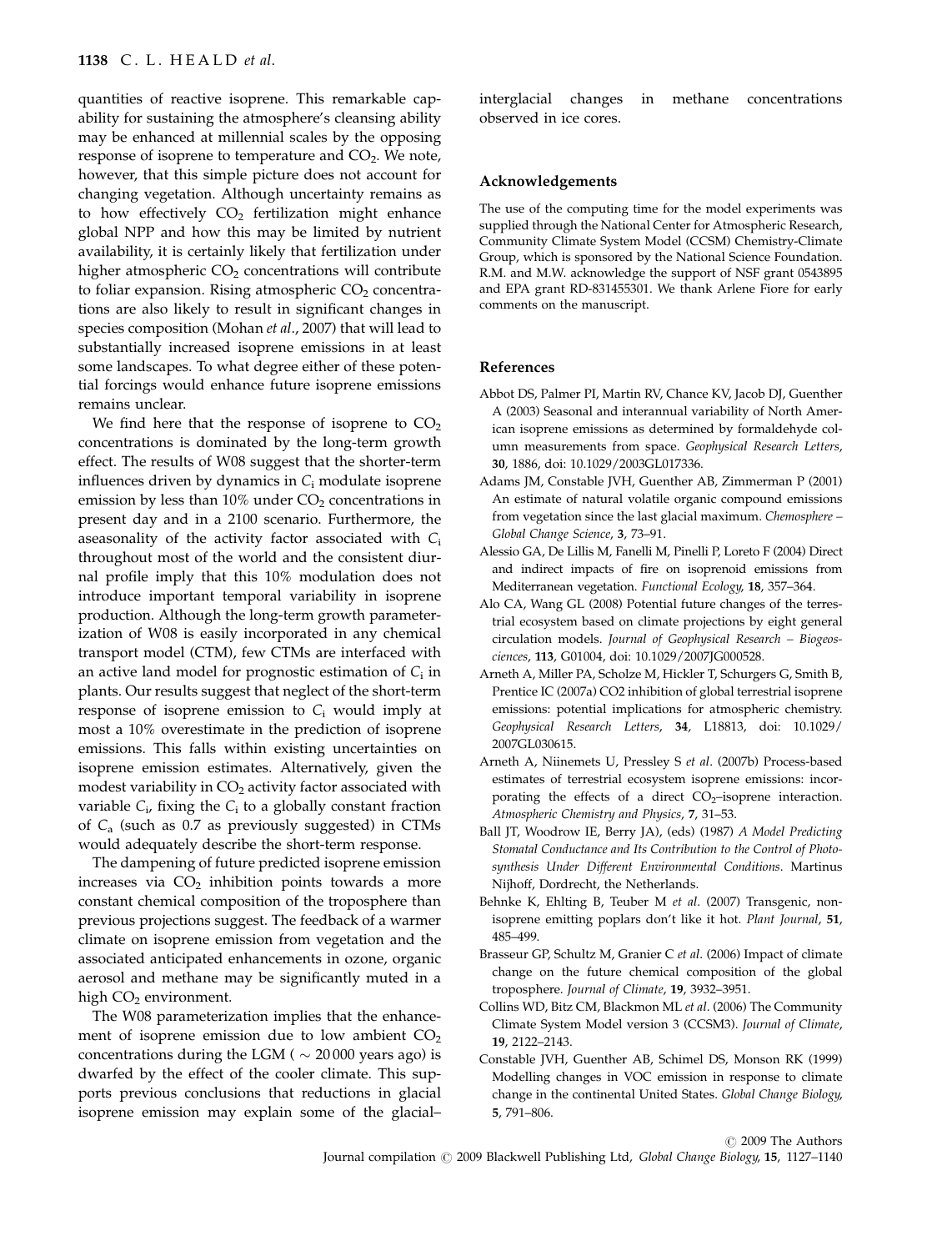- dePury DGG, Farquhar GD (1997) Simple scaling of photosynthesis from leaves to canopies without the errors of big-leaf models. Plant Cell and Environment, 20, 537–557.
- Dickinson RE, Oleson KW, Bonan G et al. (2006) The community land model and its climate statistics as a component of the community climate system model. Journal of Climate, 19, 2302– 2324.
- Drake BG, GonzalezMeler MA, Long SP (1997) More efficient plants: a consequence of rising atmospheric  $CO<sub>2</sub>$ ? Annual Review of Plant Physiology and Plant Molecular Biology, 48, 609–639.
- Gerber S, Joos F, Prentice IC (2004) Sensitivity of a dynamic global vegetation model to climate and atmospheric CO<sub>2</sub>. Global Change Biology, 10, 1223–1239.
- Guenther A, Karl T, Harley P, Wiedinmyer C, Palmer PI, Geron C (2006) Estimates of global terrestrial isoprene emissions using MEGAN (Model of Emissions of Gases and Aerosols from Nature). Atmospheric Chemistry and Physics, 6, 3181–3210.
- Guenther AB, Monson RK, Fall R (1991) Isoprene and monoterpenes emission rate variability – observations with eucalyptus and emission rate algorithm development. Journal of Geophysical Research – Atmospheres, 96, 10799–10808.
- Guenther AB, Zimmerman PR, Harley PC, Monson RK, Fall R (1993) Isoprene and monoterpene emission rate variability – model evaluations and sensitivity analyses. Journal of Geophysical Research – Atmospheres, 98, 12609–12617.
- Harley PC, Litvak ME, Sharkey TD, Monson RK (1994) Isoprene emission from velvet bean leaves – interactions among nitrogen availability, growth photon flux density, and leaf development. Plant Physiology, 105, 279–285.
- Heald CL, Henze DK, Horowitz LW et al. (2008) Predicted change in global secondary organic aerosol concentrations in response to future climate, emissions, and land use change. Journal of Geophysical Research – Atmospheres, 113, D05211, doi: 10.1029/2007JD009092.
- IPCC (2001) Climate Change 2001: The Scientific Basis. Cambridge University Press, Cambridge, UK.
- Joos F, Prentice IC, Sitch S et al. (2001) Global warming feedbacks on terrestrial carbon uptake under the Intergovernmental Panel on Climate Change (IPCC) emission scenarios. Global Biogeochemical Cycles, 15, 891–907.
- Kaplan JO, Folberth G, Hauglustaine DA (2006) Role of methane and biogenic volatile organic compound sources in late glacial and Holocene fluctuations of atmospheric methane concentrations. Global Biogeochemical Cycles, 20, GB2016, doi: 10.1029/ 2005GB002590.
- Kiehl JT, Shields CA, Hack JJ, Collins WD (2006) The climate sensitivity of the Community Climate System Model version 3 (CCSM3). Journal of Climate, 19, 2584–2596.
- Körner C (2000) Biosphere responses to CO2 enrichment. Ecological Applications, 10, 1590–1619.
- Kroll JH, Ng NL, Murphy SM, Flagan RC, Seinfeld JH (2006) Secondary organic aerosol formation from isoprene photooxidation. Environmental Science & Technology, 40, 1869–1877.
- Lamb B, Gay D, Westberg H, Pierce T (1993) A biogenic hydrocarbon emission inventory for the USA using a simple forest canopy model. Atmospheric Environment: Part A – General Topics, 27, 1673–1690.
- Lathière J, Hauglustaine DA, De Noblet-Ducoudre N, Krinner G, Folberth GA (2005) Past and future changes in biogenic volatile organic compound emissions simulated with a global dynamic vegetation model. Geophysical Research Letters, 32, doi: 10.1029/2005GL024164.
- Lawrence PJ, Chase TN (2007) Representing a new MODIS consistent land surface in the Community Land Model (CLM 3.0). Journal of Geophysical Research – Biogeosciences, 112, doi: 10.1029/2006JG000168.
- Lelieveld J, Butler TM, Crowley JN et al. (2008) Atmospheric oxidation capacity sustained by a tropical forest. Nature, 452, 737–740.
- Liao H, Chen WT, Seinfeld JH (2006) Role of climate change in global predictions of future tropospheric ozone and aerosols. Journal of Geophysical Research – Atmospheres, 111, doi: 10.1029/ 2005JD006852.
- Loreto F, Mannozzi M, Maris C, Nascetti P, Ferranti F, Pasqualini S (2001) Ozone quenching properties of isoprene and its antioxidant role in leaves. Plant Physiology, 126, 993–1000.
- Meehl GA, Washington WM, Santer BD et al. (2006) Climate change projections for the twenty-first century and climate change commitment in the CCSM3. Journal of Climate, 19, 2597–2616.
- Mohan JE, Clark JS, Schlesinger WH (2007) Long-term CO2 enrichment of a forest ecosystem: implications for forest regeneration and succession. Ecological Applications, 17, 1198–1212.
- Monson RK, Fall R (1989) Isoprene emission from aspen leaves influence of environment and relation to photosynthesis and photorespiration. Plant Physiology, 90, 267–274.
- Monson RK, Harley PC, Litvak ME, Wildermuth M, Guenther AB, Zimmerman PR, Fall R (1994) Environmental and developmental controls over the seasonal pattern of isoprene emission from aspen leaves. Oecologia, 99, 260–270.
- Monson RK, Jaeger CH, Adams WW, Driggers EM, Silver GM, Fall R (1992) Relationship among isoprene emission rate, photosynthesis, and isoprene synthase activity as influenced by temperature. Plant Physiology, 98, 1175–1180.
- Monson RK, Trahan N, Rosenstiel TN et al. (2007) Isoprene emission from terrestrial ecosystems in response to global change: minding the gap between models and observations. Philosophical Transactions of the Royal Society  $A - Mathematical$ Physical and Engineering Sciences, 365, 1677–1695.
- Niyogi D, Xue YK (2006) Soil moisture regulates the biological response of elevated atmospheric CO2 concentrations in a coupled atmosphere biosphere model. Global and Planetary Change, 54, 94–108.
- Oleson KW, Bonan G, Bosilovich M et al. (2004) Technical description of the Community Land Model (CLM). pp. 174. NCAR, Boulder, CO, USA.
- Pegoraro E, Rey A, Greenberg J, Harley P, Grace J, Malhi Y, Guenther A (2004) Effect of drought on isoprene emission rates from leaves of Quercus virginiana Mill. Atmospheric Environment, 38, 6149–6156.
- Petit JR, Jouzel J, Raynaud D et al. (1999) Climate and atmospheric history of the past 420 000 years from the Vostok ice core, Antarctica. Nature, 399, 429–436.
- Petron G, Harley P, Greenberg J, Guenther A (2001) Seasonal temperature variations influence isoprene emission. Geophysical Research Letters, 28, 1707–1710.

 $\odot$  2009 The Authors

Journal compilation  $\odot$  2009 Blackwell Publishing Ltd, Global Change Biology, 15, 1127-1140